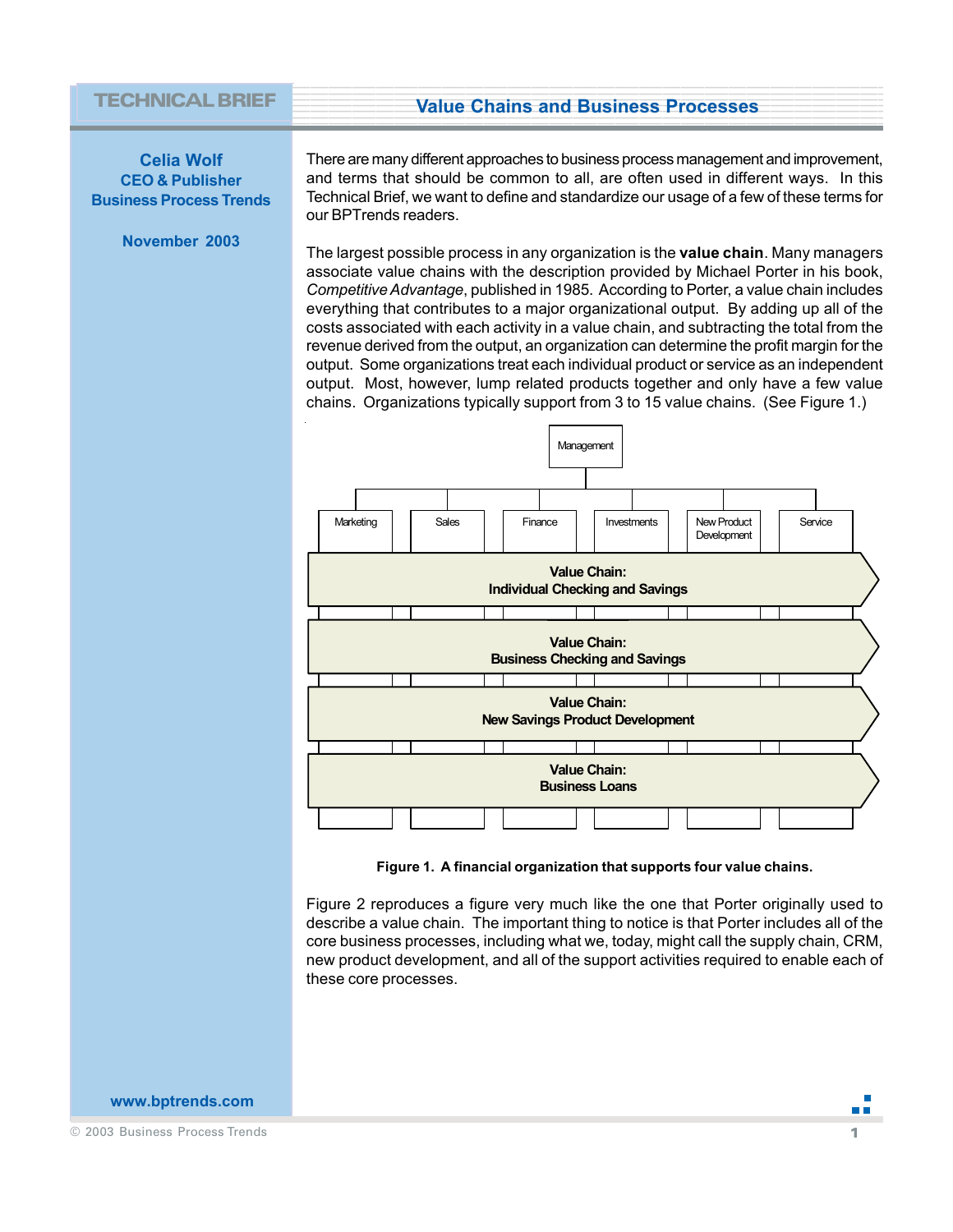## **TECHNICAL BRIEF**

**12345678901234567890123456789012345678901234567890123456789012345678901234567890123456789012345678900123456789001234567890012345678900123456789001234567890012345678900123456789001234567890012345678900123456789001234567890** 



**November 2003**



**Figure 2. Porter's Value Chain.**

At BPTrends, we've focused a lot of attention on business process frameworks, like the Supply Chain Council's SCOR framework, and the new initiatives underway to create similar frameworks for the new product design chain and the customer chain. In the abstract, these frameworks define business processes. Thus, there is a supply chain business process, a product design chain business process and a customer business process. A given value chain can include more than one supply chain. Similarly, each value chain will probably include at least one supply chain process.

We speak of a **Business Process Architecture** to refer to the organizational model that shows all of the value chains and all of the core business processes and major support processes that an organization relies upon. Thus, for every organization, there is a Business Process Architecture that is made up of one or more value chains, and a variety of Supply Chain, Customer and Product Development Business Processes, enabled by several Support Processes.

Everyone has a slightly different way of ordering the various levels of processes that make up a **process hierarchy**. The one we use is illustrated in Figure 3, on the next page.

We don't claim that these definitions are the only definitions. We have, however, identified the definitions we believe are the most widely accepted, standardized on them, and will try to use them consistently in all our publications.